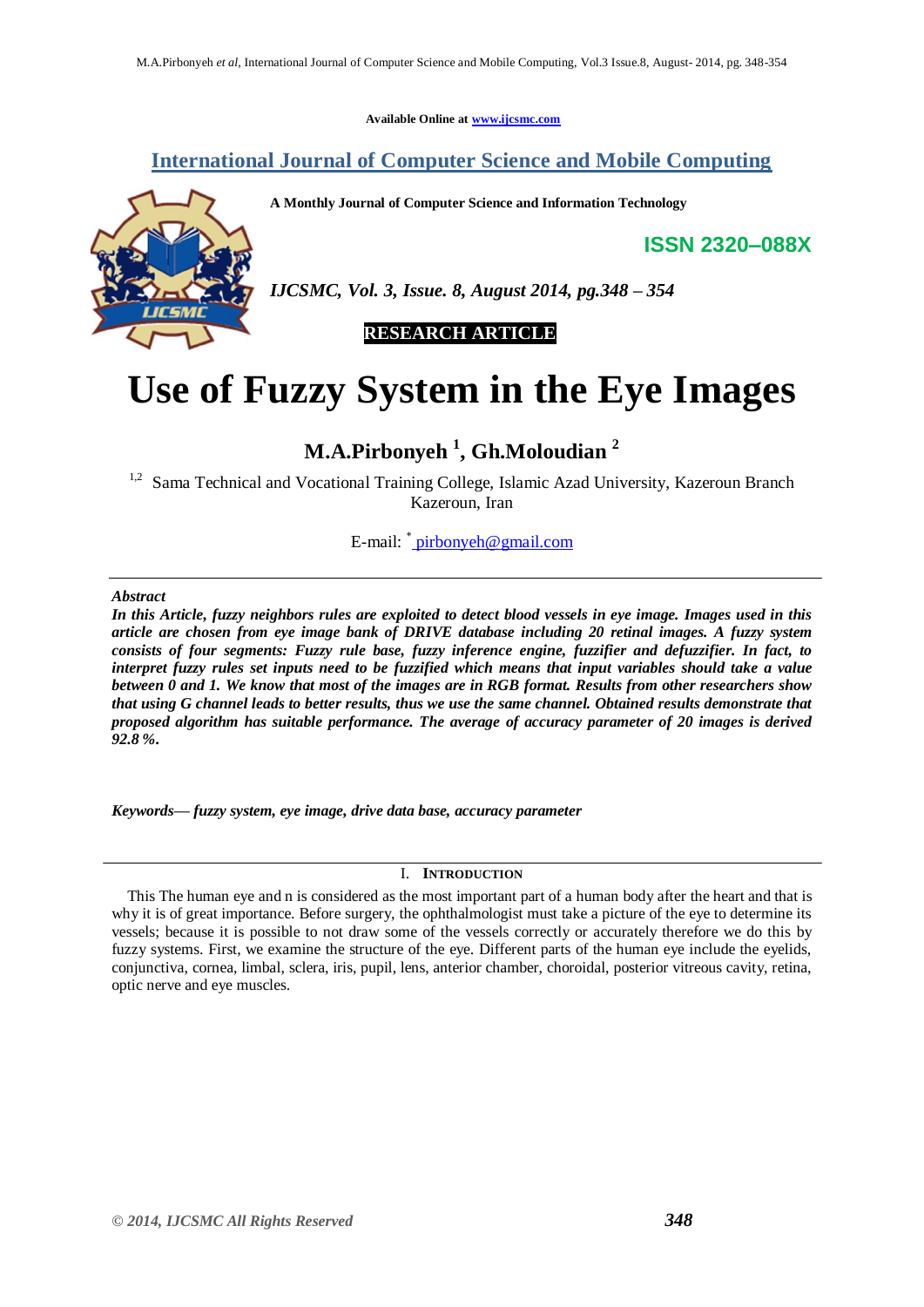

Figure 1: The human eye and its components

Images that have been used in this article were driven from the eye images bank of the DRIVE database [1]. It is important to note about images of DRIVE database that the vessels in the images of this bank have been manually identified by an expert. Figure 2 shows the image number 20 of this database and the segmented image by an expert.



Figure 2: image number 20 DRIVE database, (a) Original image, (b) manually segmented image by an expert.

This database is widely used by scholars and researchers in the field of detecting vessels in retinal images. In this database, in addition to the original retinal image, there are the images of vessels segmentation by two experts as manually and the images related to the results of other researchers. Many researchers, including Niemeijer [2], chaudhuri [3], jiang [4], zana [5] and staal [6] work on retinal images whose results are located on the DRIVE database. Dua et al proposed a technique based on edge detection for vessel detection [7]. Estabridis et al utilized local Radon transform for detection [8]. Many papers have been presented on eye image processing [9-12] which researchers can compare their works work with the results of these papers.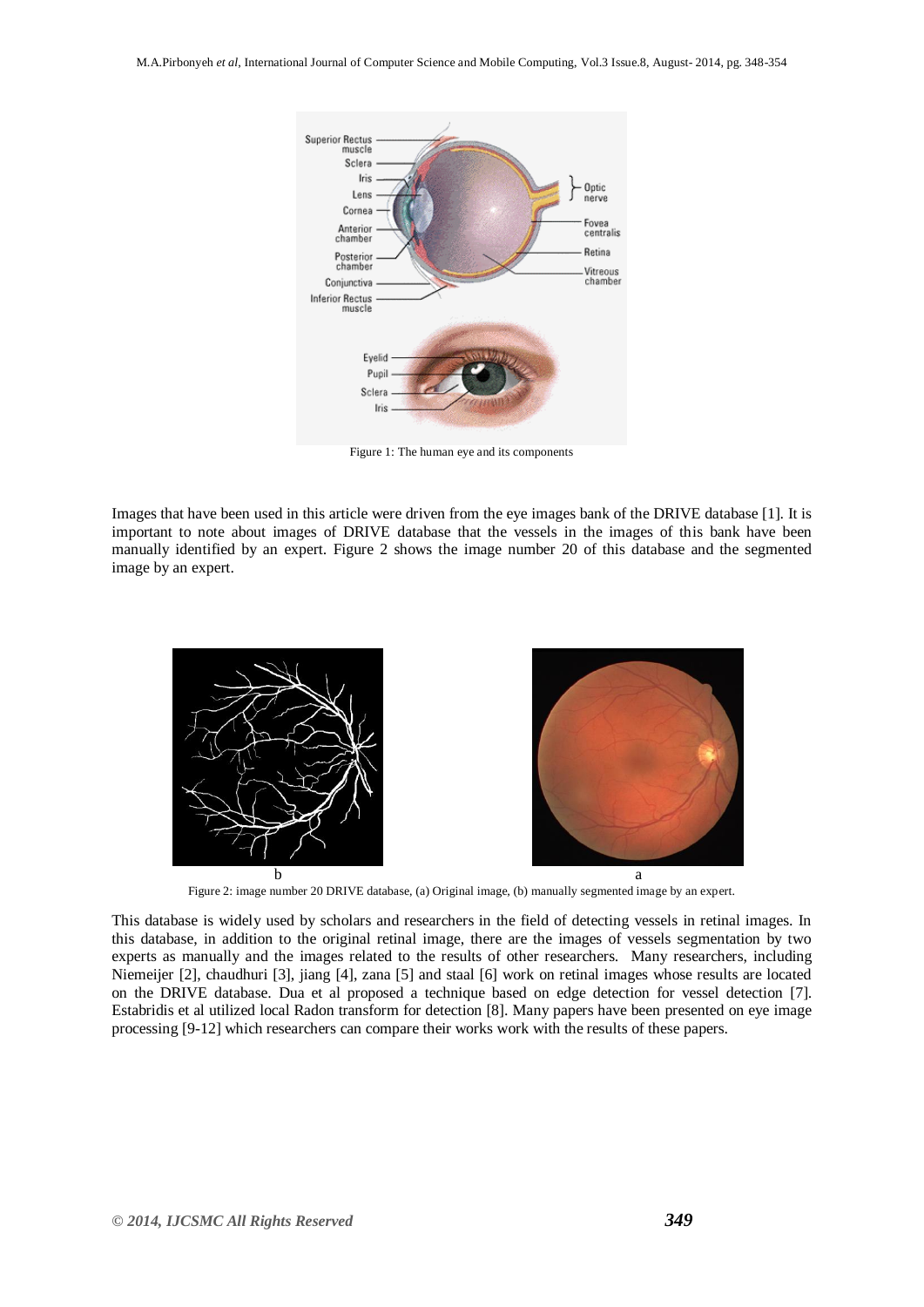#### II. **THE PRESENTED ALGORITHM**

Block diagram of the problem solving algorithm is as follows:



Figure 3: Block diagram of the problem solving algorithm

In a more general case, the block diagram below can also be used.



Figure 4: The presented algorithm

### *1) II.1 Input image:*

We choose the input images from the DRIVE database of the eye images.

*2) II.2 Pre-processing:*

 In the pre-processing stage, the optical disc area should be eliminated or reduced. This step is very important because if it is properly designed and implemented, we will be closer to achieving acceptable results. We know that most of the images are in RGB format. Results from other researchers show that using G channel leads to better results, thus we use the same channel.

#### *3) II.3 Fuzzy system:*

 The presented algorithm is based on the rules of fuzzy neighborhood and accordingly detects the vessels of the eye. Neighborhood rules for a  $3 \times 3$  matrix can be expressed as follows.

| $M_{I}$        | $M_2$   | $M_3$              |
|----------------|---------|--------------------|
| $M_{4}$        | 0       | $M_{6}$            |
| M <sub>7</sub> | $M_{8}$ | $\boldsymbol{M_9}$ |

| $A_I$ | A <sub>2</sub> | $A_3$   |
|-------|----------------|---------|
| $A_4$ | $A_5$          | $A_{6}$ |
| $A_7$ | $A_{8}$        | $A_{9}$ |

Figure 5: 3 \* 3 Matrix of the image

In the above matrix, Mi can be calculated from the following equation.  $M_i = A_i - A_5$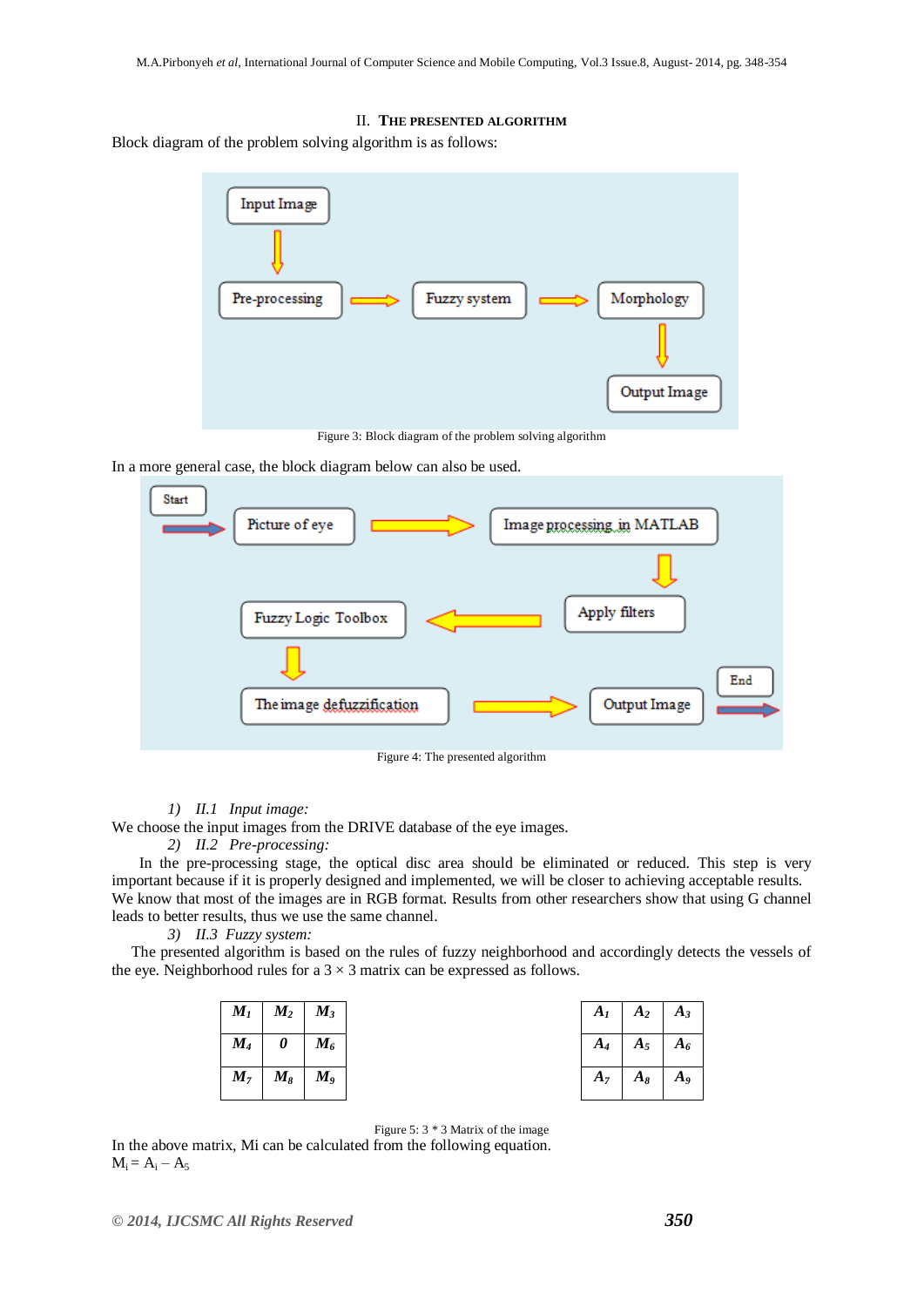The rules of fuzzy neighborhood are explained as follows.

|  | If M1 is zero $\&$ M2 is zero $\&$ M3 is zero |  |                    |  | Then A5 is 'White' |  |
|--|-----------------------------------------------|--|--------------------|--|--------------------|--|
|  | If M1 is zero $& M4$ is zero $& M7$ is zero   |  |                    |  | Then A5 is 'White' |  |
|  | If M7 is zero $& M8$ is zero $& M9$ is zero   |  |                    |  | Then A5 is 'White' |  |
|  | If M3 is zero $& M6$ is zero $& M9$ is zero   |  |                    |  | Then A5 is 'White' |  |
|  |                                               |  | Else A5 is 'black' |  |                    |  |

*4) II.4 Morphology:*

To improve the segmentation of vessels, we use a series of operations called the morphology operations.

#### III. **SIMULATION RESULTS**

We run the presented algorithm on the DRIVE database images and compare the obtained results with the results from other researchers.



Figure 6: (a) image No.20 of DRIVE database, (b) manual method, (c) perez method, (d) Chaudhuri method, (e) jiang method, (f) fis method (fuzzy)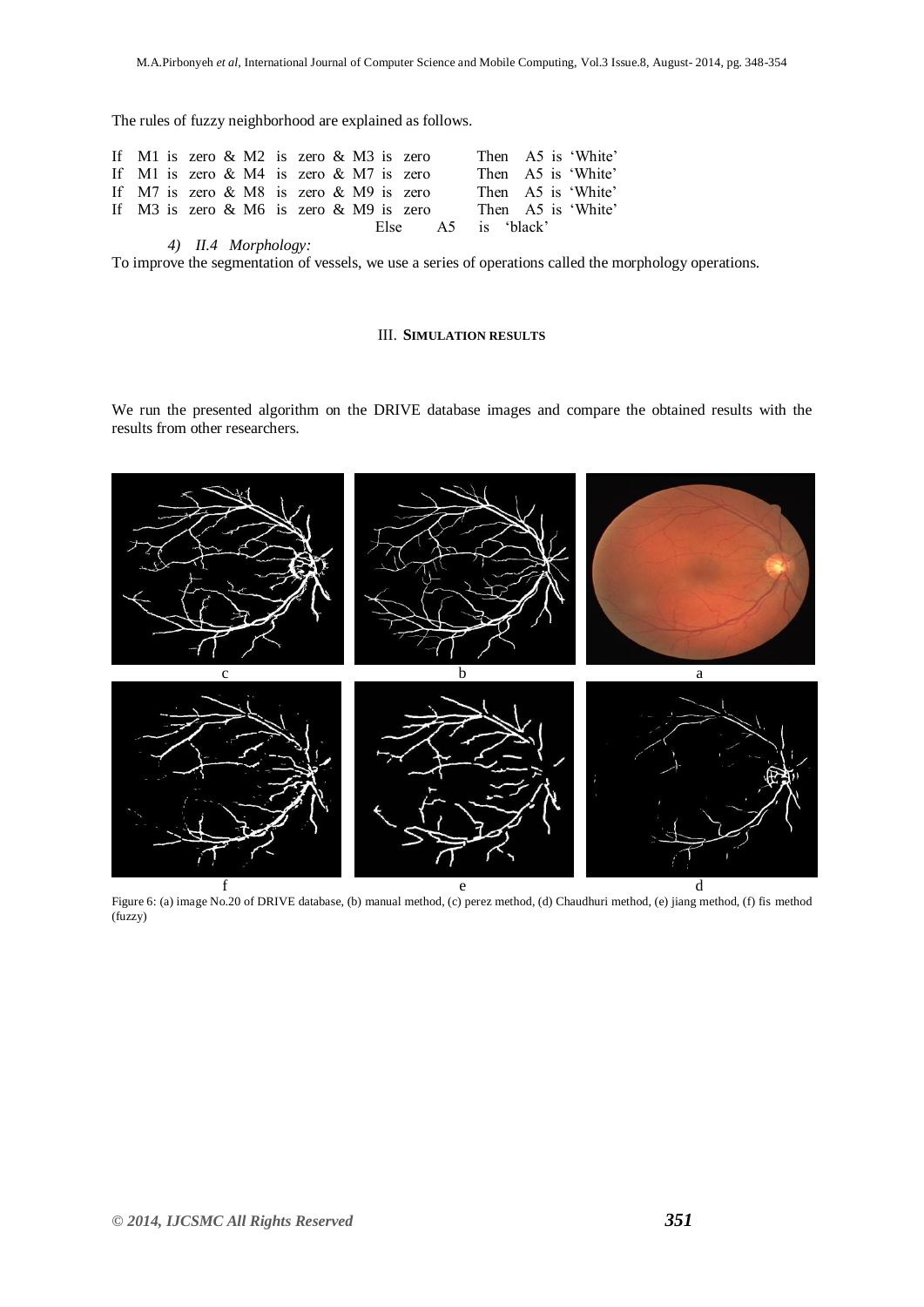

Figure 7: image No. 8, (a) Original image (b) reference segmented image, (c) Method Chaudhur Method, (d) Jiang method, (e) Niemeijer Method, (f) Perez method, (g) Staal method, (H) Zana method (i) FIS method

Researchers usually use accuracy parameter for evaluation. This parameter illustrates how much the researcher was successful in vessel detection. In the ideal conditions, when segmentation exactly matches reference segmentation, this parameter will equal to 1 (ACC=1).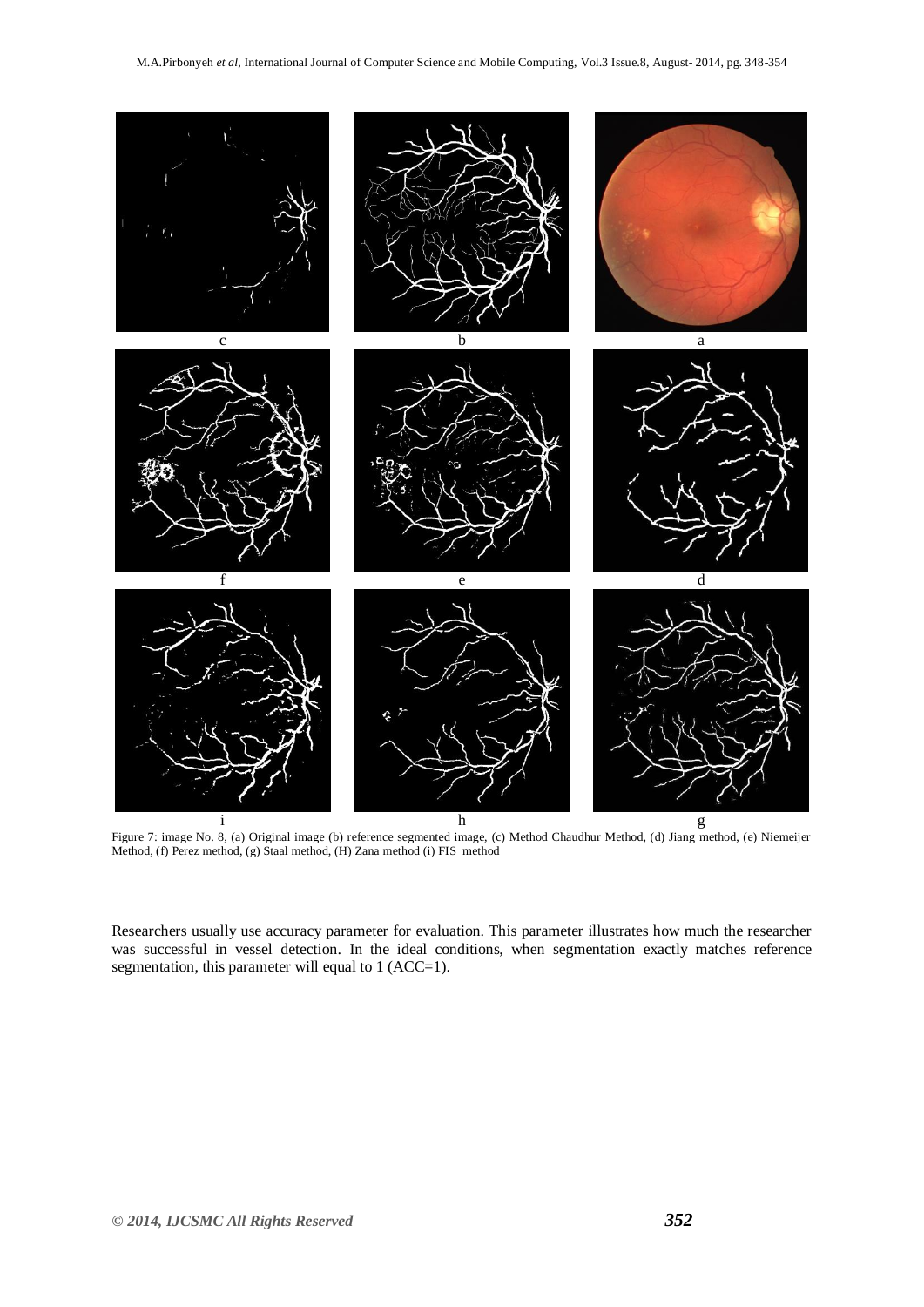| Number of<br>figure | human 2 | Chaudhuri | Jiang | Niemeijer | Perez | Staal | Zana  | <b>FIS</b> |
|---------------------|---------|-----------|-------|-----------|-------|-------|-------|------------|
| $\mathbf{1}$        | 0.949   | 0.903     | 0.918 | 0.939     | 0.939 | 0.946 | 0.949 | 0.921      |
| $\overline{2}$      | 0.949   | 0.899     | 0.923 | 0.947     | 0.938 | 0.949 | 0.944 | 0.932      |
| 3                   | 0.941   | 0.881     | 0.91  | 0.932     | 0.924 | 0.932 | 0.924 | 0.914      |
| $\overline{4}$      | 0.949   | 0.893     | 0.924 | 0.948     | 0.925 | 0.947 | 0.937 | 0.934      |
| 5                   | 0.947   | 0.907     | 0.926 | 0.94      | 0.924 | 0.942 | 0.933 | 0.923      |
| 6                   | 0.936   | 0.853     | 0.916 | 0.934     | 0.847 | 0.936 | 0.928 | 0.931      |
| $\overline{7}$      | 0.945   | 0.908     | 0.928 | 0.943     | 0.919 | 0.943 | 0.931 | 0.936      |
| 8                   | 0.943   | 0.885     | 0.924 | 0.931     | 0.914 | 0.941 | 0.932 | 0.928      |
| 9                   | 0.946   | 0.88      | 0.936 | 0.939     | 0.923 | 0.944 | 0.933 | 0.926      |
| 10                  | 0.948   | 0.925     | 0.932 | 0.945     | 0.923 | 0.945 | 0.941 | 0.934      |
| 11                  | 0.947   | 0.823     | 0.919 | 0.939     | 0.918 | 0.942 | 0.931 | 0.932      |
| 12                  | 0.951   | 0.886     | 0.916 | 0.943     | 0.923 | 0.945 | 0.936 | 0.925      |
| 13                  | 0.939   | 0.878     | 0.915 | 0.938     | 0.919 | 0.939 | 0.927 | 0.927      |
| 14                  | 0.955   | 0.896     | 0.928 | 0.943     | 0.928 | 0.946 | 0.946 | 0.932      |
| 15                  | 0.945   | 0.923     | 0.909 | 0.937     | 0.854 | 0.938 | 0.941 | 0.938      |
| 16                  | 0.95    | 0.886     | 0.926 | 0.944     | 0.925 | 0.949 | 0.94  | 0.927      |
| 17                  | 0.949   | 0.876     | 0.922 | 0.938     | 0.928 | 0.942 | 0.941 | 0.928      |
| 18                  | 0.949   | 0.895     | 0.925 | 0.943     | 0.931 | 0.948 | 0.941 | 0.929      |
| 19                  | 0.954   | 0.881     | 0.919 | 0.957     | 0.929 | 0.958 | 0.953 | 0.912      |
| 20                  | 0.945   | 0.911     | 0.928 | 0.953     | 0.932 | 0.951 | 0.946 | 0.934      |
| Average             | 0.947   | 0.889     | 0.922 | 0.942     | 0.918 | 0.944 | 0.938 | 0.928      |

Table 1: Comparison **Accuracy** of the results obtained from the fuzzy method with results from other researchers

#### IV.**CONCLUSIONS**

 In this paper, we used the neighborhood fuzzy rules to detect blood vessels of the eye. The presented algorithm was investigated at 3 stages of Pre-processing, fuzzy and morphology. The results obtained at the preprocessing phase indicate that the optical disk and the image contrast are improved. We run the presented algorithm in MATLAB software on 20 Images of the DRIVE database. The results show that we have been successful in detecting the vessels to 92.8%, thus the proposed algorithm can be used for edge detection and processing of medical images with high accuracy.

#### **REFERENCES**

#### [1] <http://www.isi.uu.nl/Research/DRIVE>

- [2] M. Niemeijer, J. J. Staal, B. van Ginneken, M. Loog, and M. D.Abr`amoff, "Comparative study of retinal vessel segmentation methods on a new publicly available database," In SPIE Medical Imaging, J. M.Fitzpatrick and M. Sonka, Eds., vol. 5370, pp. 648–656, 2004.
- [3] S. Chaudhuri, S. Chatterjee, N. Katz, M. Nelson, and M. Goldbaum,"Detection of blood vessels in retinal images using two-dimensional matched filters," IEEE Trans on Med. Image., vol. 8, pp. 263–269, Sept.1989.